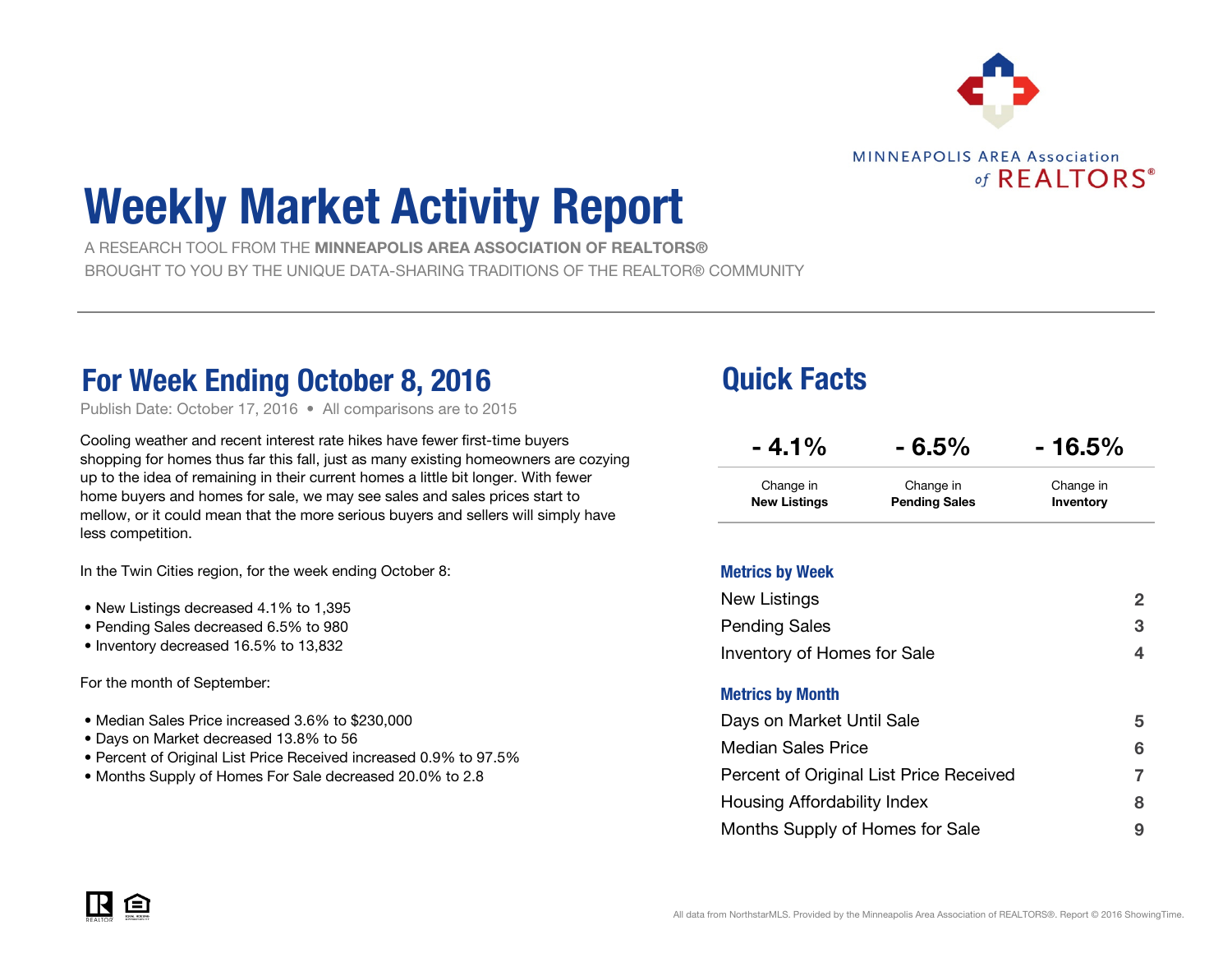### New Listings

A count of the properties that have been newly listed on the market in a given month.





| For the<br><b>Week Ending</b> | Current<br><b>Activity</b> | One Year<br><b>Previous</b> | $+1-$    |
|-------------------------------|----------------------------|-----------------------------|----------|
| 7/16/2016                     | 1,894                      | 1,756                       | + 7.9%   |
| 7/23/2016                     | 1,825                      | 1,802                       | $+1.3%$  |
| 7/30/2016                     | 1,726                      | 1,668                       | $+3.5%$  |
| 8/6/2016                      | 1,797                      | 1,754                       | $+2.5%$  |
| 8/13/2016                     | 1,648                      | 1,748                       | - 5.7%   |
| 8/20/2016                     | 1,571                      | 1,491                       | $+5.4%$  |
| 8/27/2016                     | 1,413                      | 1,534                       | - 7.9%   |
| 9/3/2016                      | 1,314                      | 1,438                       | $-8.6%$  |
| 9/10/2016                     | 1,723                      | 1,551                       | + 11.1%  |
| 9/17/2016                     | 1,602                      | 1,617                       | - 0.9%   |
| 9/24/2016                     | 1,419                      | 1,397                       | $+1.6%$  |
| 10/1/2016                     | 1,430                      | 1,375                       | $+4.0%$  |
| 10/8/2016                     | 1,395                      | 1,454                       | - 4.1%   |
| 3-Month Total                 | 20,757                     | 20,585                      | $+0.8\%$ |

#### Historical New Listings

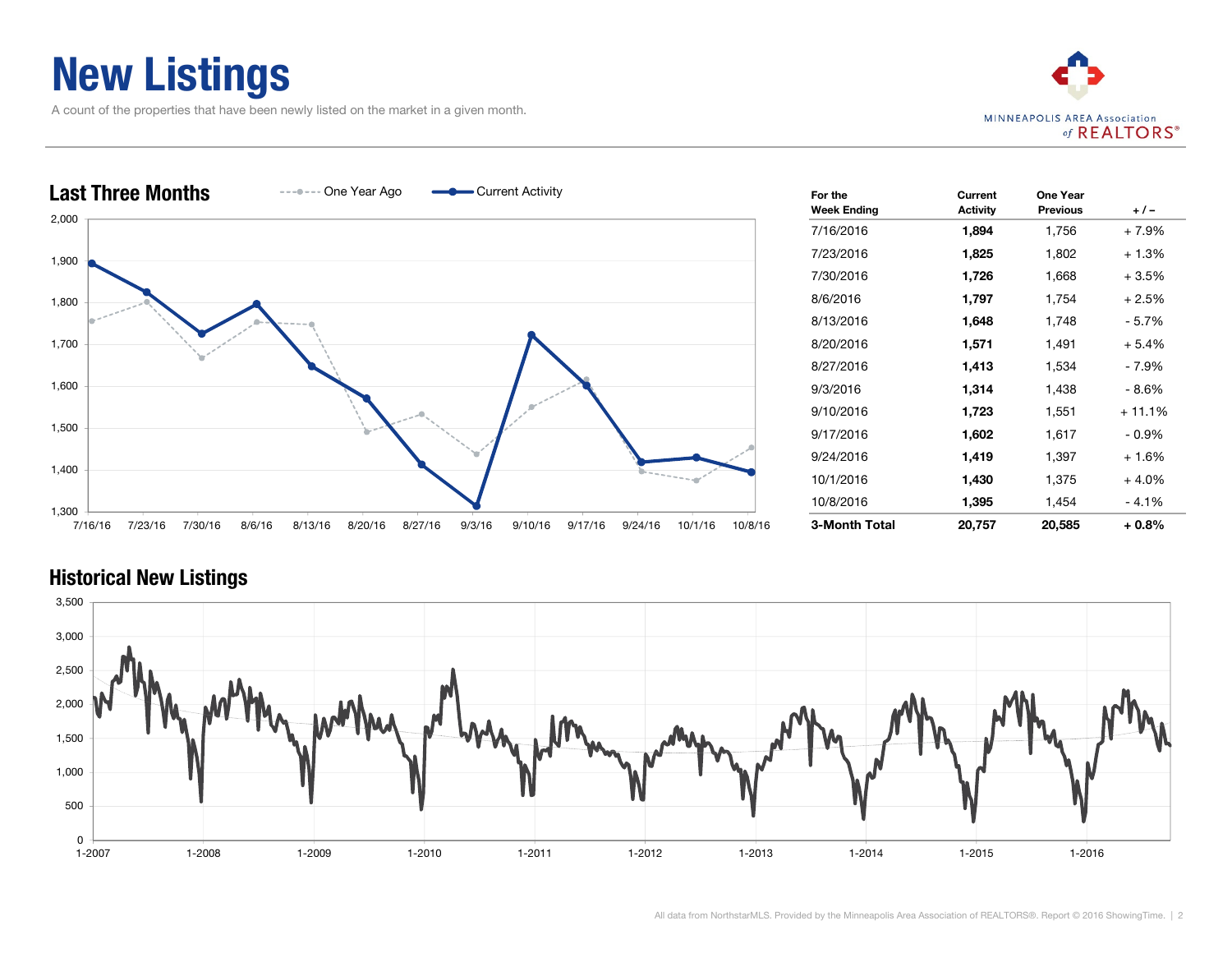### Pending Sales

A count of the properties on which offers have been accepted in a given month.





| For the            | Current         | One Year        |          |
|--------------------|-----------------|-----------------|----------|
| <b>Week Ending</b> | <b>Activity</b> | <b>Previous</b> | $+/-$    |
| 7/16/2016          | 1,422           | 1,204           | + 18.1%  |
| 7/23/2016          | 1,383           | 1,360           | $+1.7%$  |
| 7/30/2016          | 1,361           | 1,351           | $+0.7%$  |
| 8/6/2016           | 1,331           | 1,281           | $+3.9\%$ |
| 8/13/2016          | 1,298           | 1,264           | $+2.7%$  |
| 8/20/2016          | 1,295           | 1,226           | $+5.6%$  |
| 8/27/2016          | 1,212           | 1,171           | $+3.5%$  |
| 9/3/2016           | 1,168           | 1,197           | $-2.4%$  |
| 9/10/2016          | 991             | 973             | $+1.8%$  |
| 9/17/2016          | 1,132           | 1,095           | $+3.4%$  |
| 9/24/2016          | 1,067           | 1,022           | $+4.4%$  |
| 10/1/2016          | 1,100           | 1,110           | - 0.9%   |
| 10/8/2016          | 980             | 1,048           | - 6.5%   |
| 3-Month Total      | 15,740          | 15,302          | + 2.9%   |

#### Historical Pending Sales

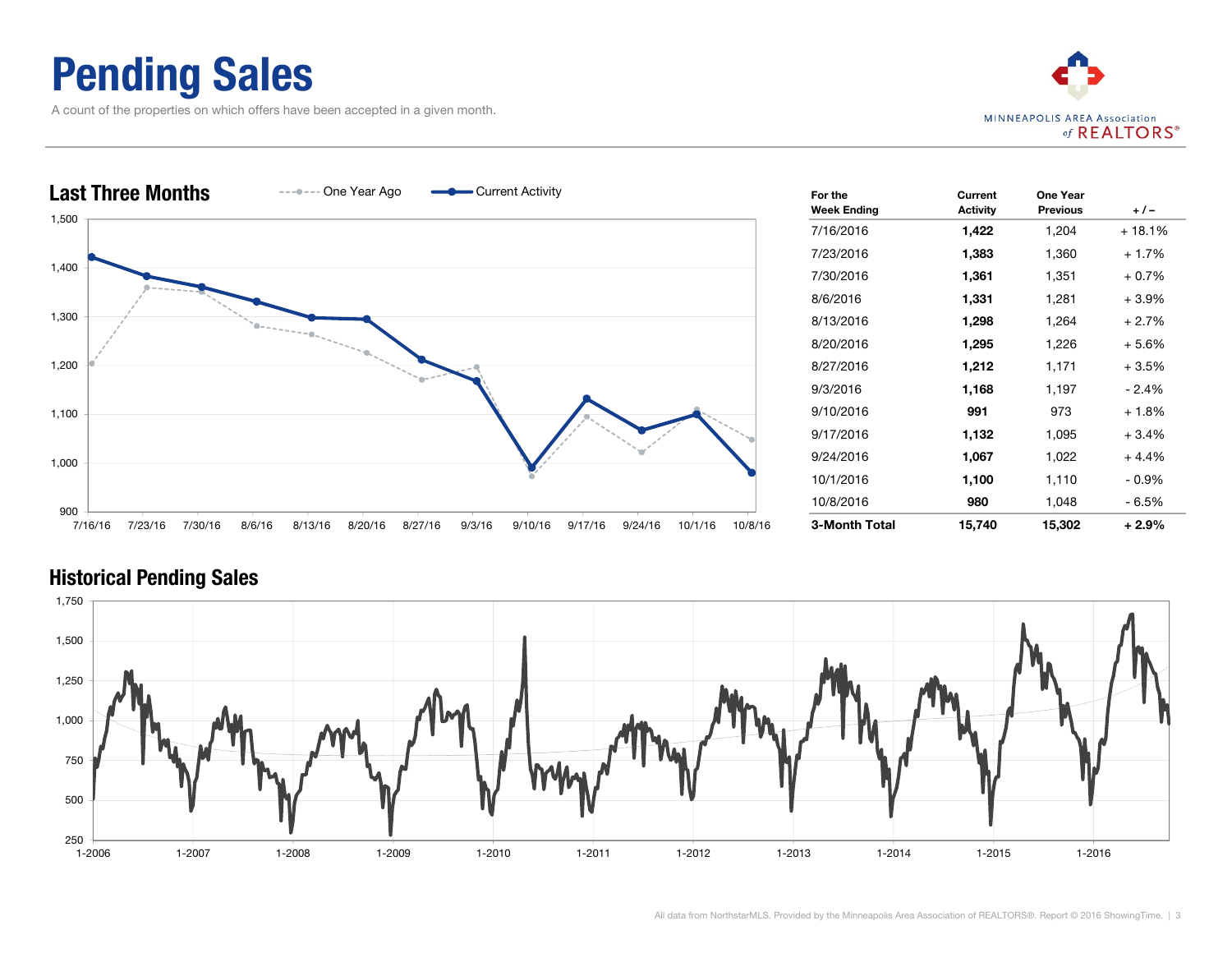### Inventory of Homes for Sale

The number of properties available for sale in active status at the end of a given month.





| For the<br><b>Week Ending</b> | Current<br><b>Activity</b> | One Year<br><b>Previous</b> | $+/-$     |
|-------------------------------|----------------------------|-----------------------------|-----------|
| 7/16/2016                     | 14,864                     | 17,626                      | - 15.7%   |
| 7/23/2016                     | 15,004                     | 17,738                      | - 15.4%   |
| 7/30/2016                     | 15,034                     | 17,797                      | - 15.5%   |
| 8/6/2016                      | 14,895                     | 17,613                      | - 15.4%   |
| 8/13/2016                     | 14,963                     | 17,569                      | - 14.8%   |
| 8/20/2016                     | 14,963                     | 17,608                      | $-15.0\%$ |
| 8/27/2016                     | 14,793                     | 17,410                      | $-15.0\%$ |
| 9/3/2016                      | 14,604                     | 17,158                      | - 14.9%   |
| 9/10/2016                     | 14,257                     | 16,963                      | $-16.0%$  |
| 9/17/2016                     | 14,379                     | 17,143                      | $-16.1%$  |
| 9/24/2016                     | 14,377                     | 17,067                      | $-15.8%$  |
| 10/1/2016                     | 14,204                     | 16,926                      | $-16.1%$  |
| 10/8/2016                     | 13,832                     | 16,575                      | - 16.5%   |
| 3-Month Avg                   | 14,628                     | 17,323                      | - 15.6%   |

#### Historical Inventory Levels

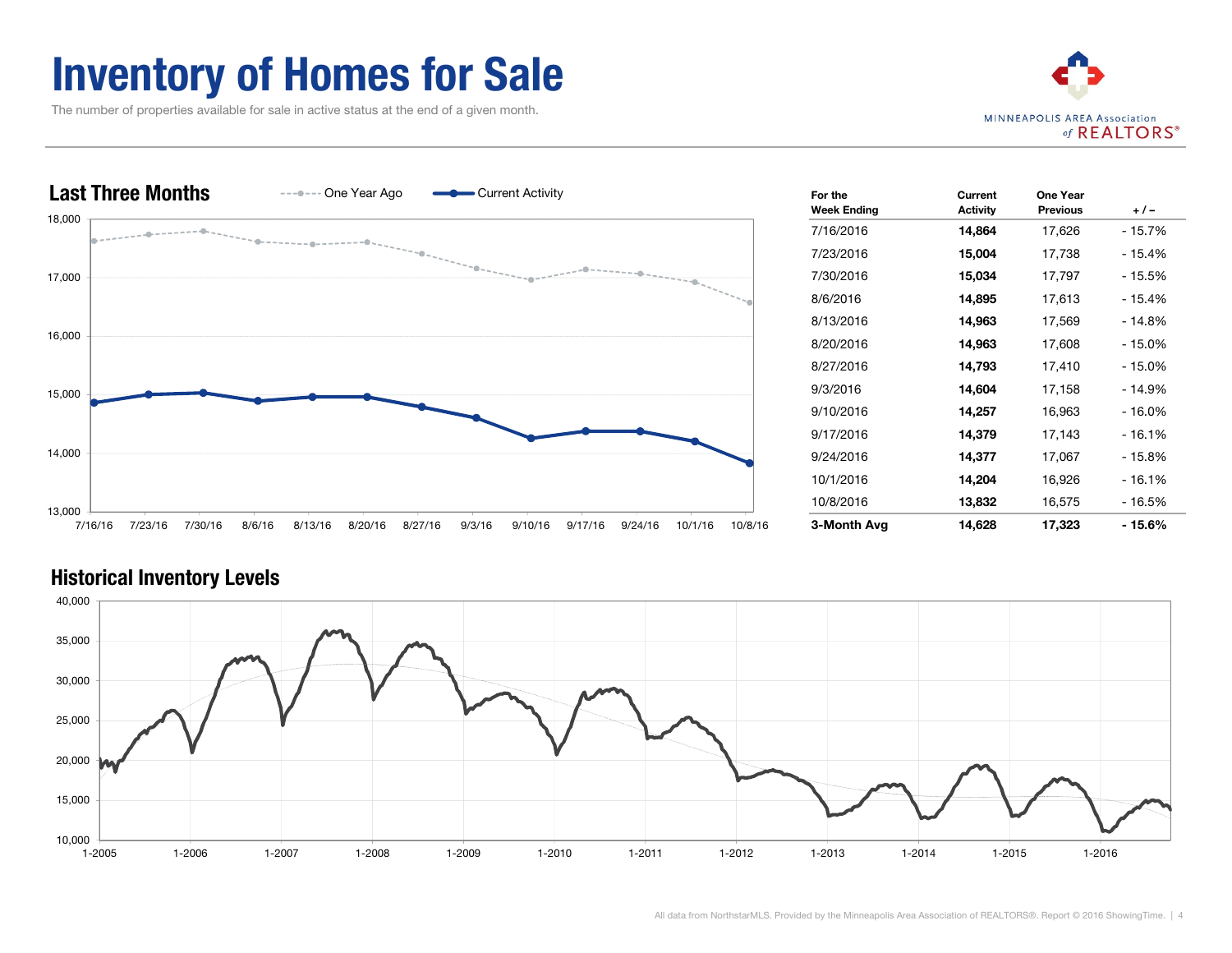### Days on Market Until Sale

Average number of days between when a property is listed and when an offer is accepted in a given month.





#### Historical Days on Market Until Sale

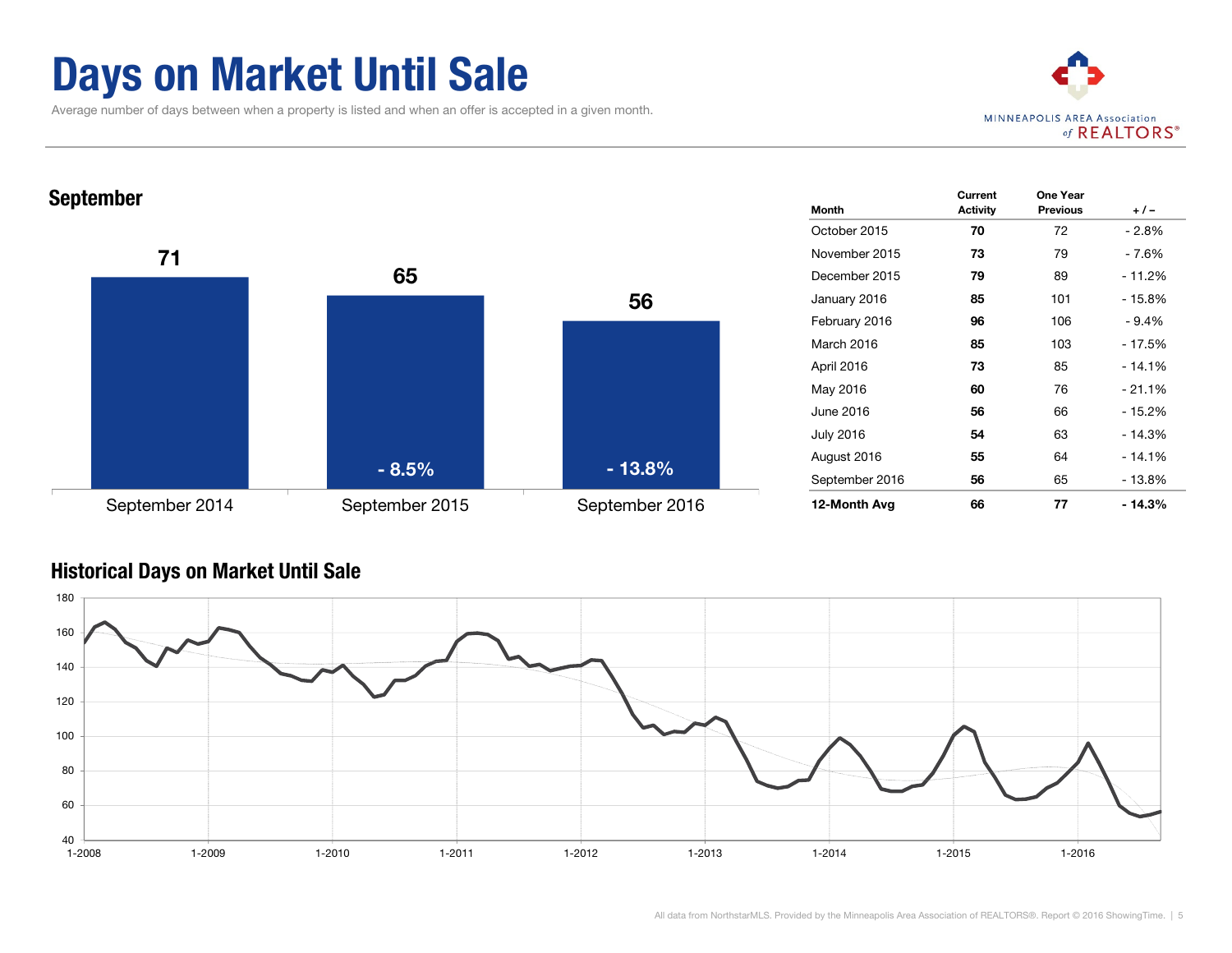### Median Sales Price

Median price point for all closed sales, not accounting for seller concessions, in a given month.



#### September

Historical Median Sales Price



| Month            | Current<br><b>Activity</b> | One Year<br><b>Previous</b> | $+/-$    |
|------------------|----------------------------|-----------------------------|----------|
| October 2015     | \$215,950                  | \$207,625                   | $+4.0%$  |
| November 2015    | \$219,340                  | \$205,000                   | $+7.0%$  |
| December 2015    | \$219,500                  | \$200,000                   | $+9.7%$  |
| January 2016     | \$215,000                  | \$195,000                   | $+10.3%$ |
| February 2016    | \$207,000                  | \$200,000                   | $+3.5%$  |
| March 2016       | \$222,000                  | \$210,000                   | $+5.7%$  |
| April 2016       | \$231,000                  | \$215,000                   | $+7.4%$  |
| May 2016         | \$237,000                  | \$224,000                   | $+5.8%$  |
| June 2016        | \$242,000                  | \$229,900                   | $+5.3%$  |
| <b>July 2016</b> | \$239,900                  | \$225,000                   | $+6.6%$  |
| August 2016      | \$237,500                  | \$224,900                   | $+5.6%$  |
| September 2016   | \$230,000                  | \$222,000                   | +3.6%    |
| 12-Month Med     | \$230,000                  | \$218,000                   | + 5.5%   |

### \$200,000 \$220,000 \$240,000 \$260,000

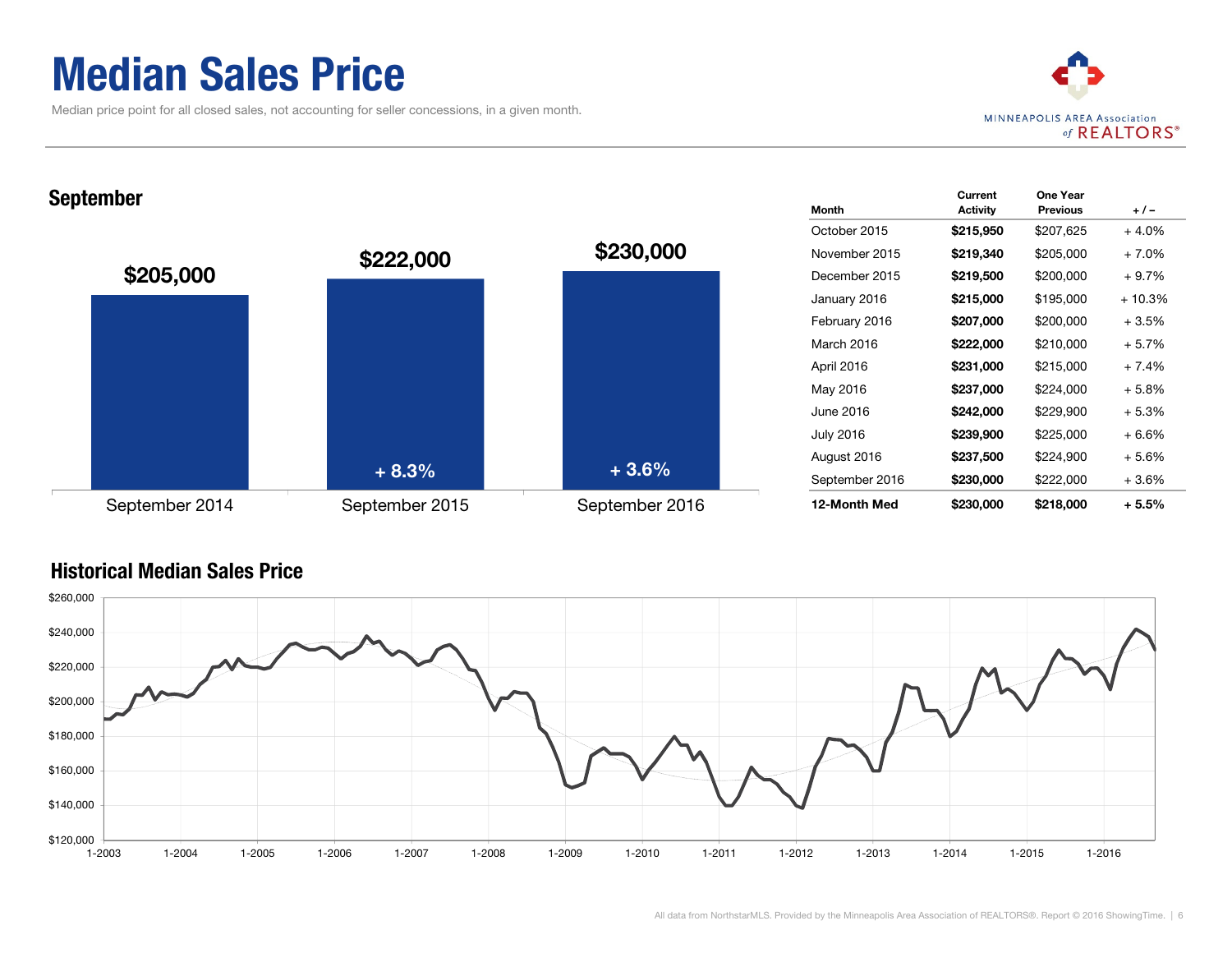## Percent of Original List Price Received

 Percentage found when dividing a property's sales price by its original list price, then taking the average for all properties sold in a given month, not accounting for seller concessions.



### **September Month Advisory Control of the Control of Control of the Control of Control of Control of Control of Control of Control of Control of Control of Control of Control of Control of Control of Control of Control of C**



| <b>Month</b>     | Current<br><b>Activity</b> | One Year<br><b>Previous</b> | $+/-$    |
|------------------|----------------------------|-----------------------------|----------|
| October 2015     | 96.1%                      | 95.2%                       | $+0.9\%$ |
| November 2015    | 95.9%                      | 94.7%                       | $+1.3%$  |
| December 2015    | 95.4%                      | 94.2%                       | $+1.3%$  |
| January 2016     | 95.0%                      | 93.6%                       | $+1.5%$  |
| February 2016    | 95.2%                      | 94.2%                       | $+1.1%$  |
| March 2016       | 96.8%                      | 95.9%                       | $+0.9\%$ |
| April 2016       | 98.0%                      | 97.0%                       | $+1.0%$  |
| May 2016         | 98.6%                      | 97.5%                       | $+1.1%$  |
| June 2016        | 98.7%                      | 97.7%                       | $+1.0%$  |
| <b>July 2016</b> | 98.4%                      | 97.6%                       | $+0.8\%$ |
| August 2016      | 97.9%                      | 97.1%                       | $+0.8\%$ |
| September 2016   | 97.5%                      | 96.6%                       | + 0.9%   |
| 12-Month Avg     | 97.3%                      | 96.4%                       | + 0.9%   |

### Historical Percent of Original List Price Received

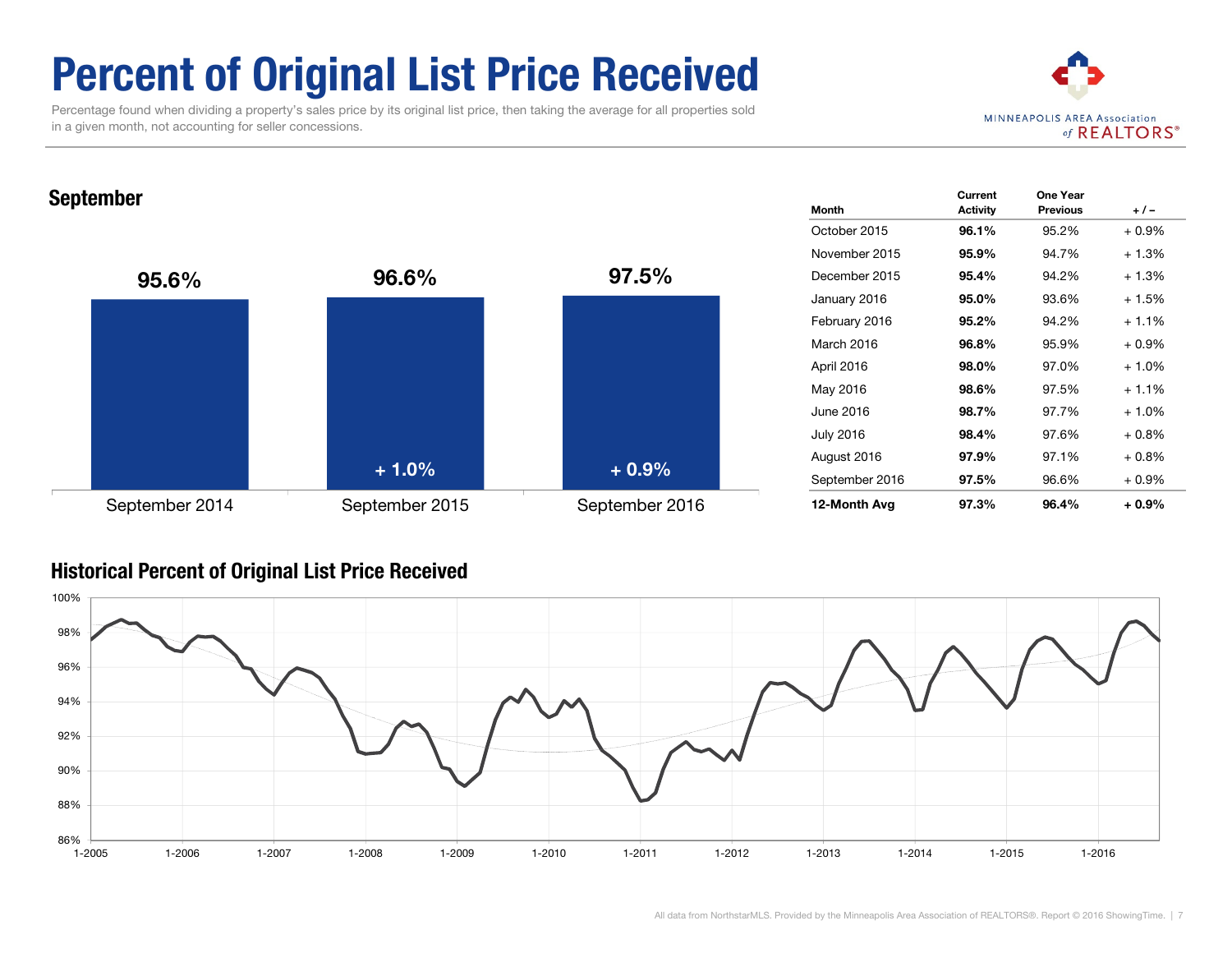# Housing Affordability Index

 This index measures housing affordability for the region. For example, an index of 120 means the median household income is 120% of what is necessary to qualify for the median-priced home under prevailing interest rates. A higher number means greater affordability.



### **September Month Advisory Control of the Control of Control of the Control of Control of Control of Control of Control of Control of Control of Control of Control of Control of Control of Control of Control of Control of C**



| Month            | Current<br><b>Activity</b> | One Year<br><b>Previous</b> | $+/-$    |
|------------------|----------------------------|-----------------------------|----------|
| October 2015     | 191                        | 191                         | $0.0\%$  |
| November 2015    | 187                        | 192                         | - 2.6%   |
| December 2015    | 187                        | 199                         | $-6.0%$  |
| January 2016     | 191                        | 216                         | - 11.6%  |
| February 2016    | 202                        | 212                         | $-4.7%$  |
| March 2016       | 187                        | 198                         | - 5.6%   |
| April 2016       | 183                        | 195                         | - 6.2%   |
| May 2016         | 179                        | 189                         | $-5.3%$  |
| June 2016        | 178                        | 179                         | $-0.6\%$ |
| <b>July 2016</b> | 180                        | 179                         | $+0.6%$  |
| August 2016      | 183                        | 182                         | $+0.5%$  |
| September 2016   | 188                        | 186                         | $+1.1%$  |
| 12-Month Avg     | 186                        | 193                         | - 3.6%   |

#### Historical Housing Affordability Index